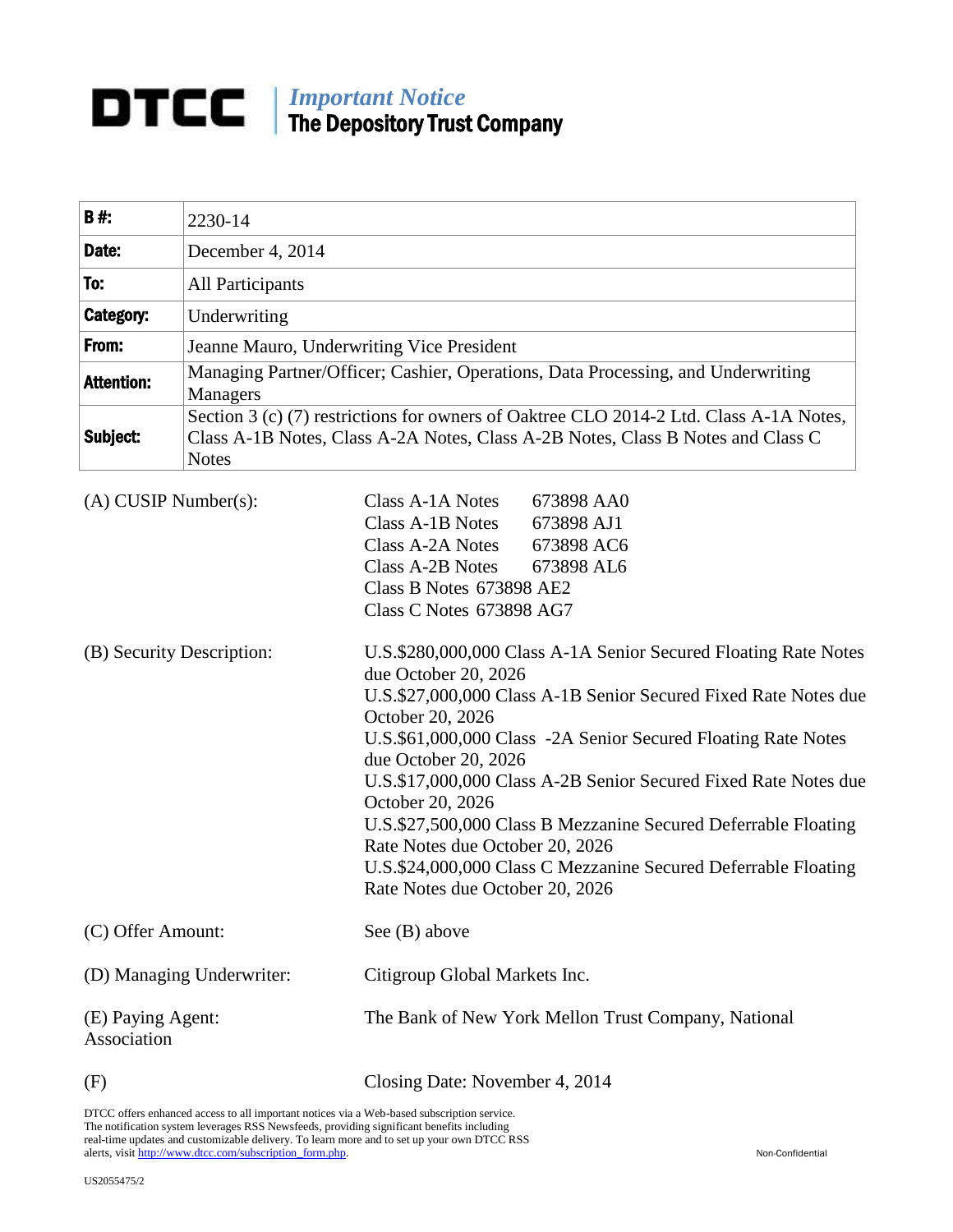## **Special Instructions:**

### **Refer to the attachments for important instructions from the Issuers.**

### **OAKTREE CLO 2014-2 LTD. OAKTREE CLO 2014-2 LLC**

c/o Intertrust SPV (Cayman) Limited c/o Puglisi & Associates 190 Elgin Avenue, George Town 850 Library Avenue, Suite 204 Grand Cayman, KY1-9005 Cayman Islands Newark, Delaware 19711

U.S.\$280,000,000 Class A-1A Notes due 2026

CUSIP: 673898 AA0

U.S.\$27,000,000 Class A-1B Notes due 2026

CUSIP: 673898 AJ1

U.S.\$61,000,000 Class A-2A Notes due 2026

CUSIP: 673898 AC6

U.S.\$17,000,000 Class A-2B Notes due 2026

CUSIP: 673898 AL6

U.S.\$27,500,000 Class B Notes due 2026

CUSIP 673898 AE2

U.S.\$24,000,000 Class C Notes due 2026

Class C Notes 673898 AG7

The Issuers and the Initial Purchaser are putting Participants on notice that they are required to follow these purchase and transfer restrictions with regard to the above referenced securities.

In order to qualify for the exemption provided by Section  $3(c)(7)$  under the Investment Company Act of 1940, as amended (the "Investment Company Act"), and the exemption provided by Rule 144A under the Securities Act of 1933, as amended (the "Securities Act"), offers, sales and resales of the Class A-1A Senior Secured Floating Rate Notes due 2026, Class A-1B Senior Secured Fixed Rate Notes due 2026, Class A-2A Senior Secured Floating Rate Notes due 2026, the Class A-2B Senior Secured Fixed Rate Notes due 2026, the Class B Mezzanine Secured Deferrable Floating Rate Notes due 2026 and the Class C Mezzanine Secured Deferrable Floating Rate Notes due 2026 held through DTC (the "Securities") within the United States or to U.S. Persons may only be made in minimum denominations